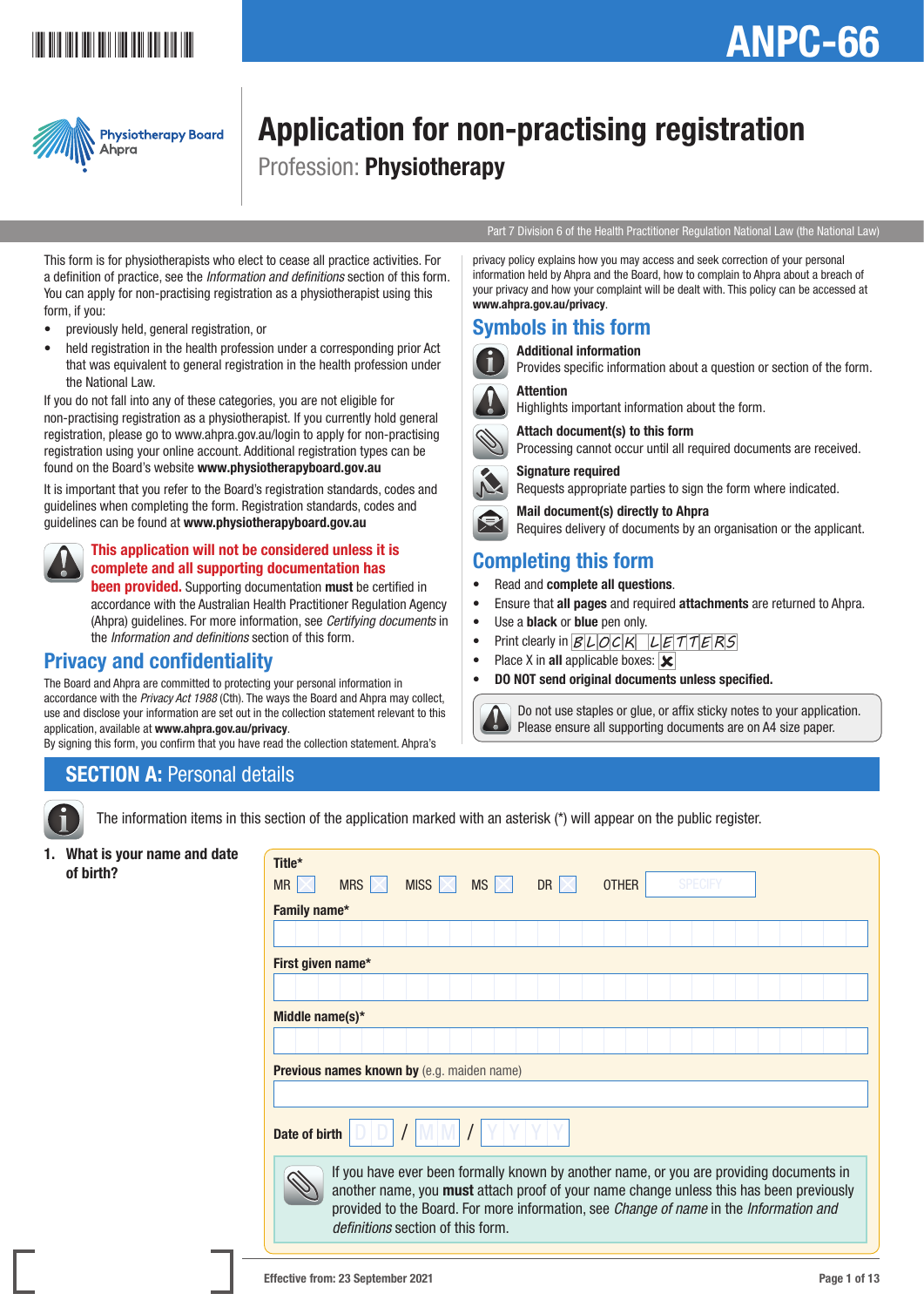#### 2. What are your birth and personal details?

|                                                          | <b>City/Suburb/Town of birth</b>                                    |     |             |                         |                 |     |     |  |  |  |  |  |
|----------------------------------------------------------|---------------------------------------------------------------------|-----|-------------|-------------------------|-----------------|-----|-----|--|--|--|--|--|
|                                                          |                                                                     |     |             |                         |                 |     |     |  |  |  |  |  |
| VIC                                                      | <b>State/Territory of birth (if within Australia)</b><br><b>NSW</b> | QLD | $SA \times$ | WA $\vert \times \vert$ | NT $\mathsf{K}$ | TAS | ACT |  |  |  |  |  |
| Sex*<br><b>MALE</b>                                      | <b>FEMALE</b> $ \times $<br>INTERSEX/INDETERMINATE                  |     |             |                         |                 |     |     |  |  |  |  |  |
| Languages spoken fluently other than English (optional)* |                                                                     |     |             |                         |                 |     |     |  |  |  |  |  |

### **SECTION B: Contact information**

After hours

Email



Once registered, you can change your contact information at any time. Please go to www.ahpra.gov.au/login to change your contact details using your online account.

3. What are your contact details? Provide your current contact details below – place an  $\vert \mathbf{x} \vert$  next to your preferred contact phone number. Business hours Mobile

| 4. What is your residential |
|-----------------------------|
| address?                    |

Residential address cannot be a PO Box.

| Site/building and/or position/department (if applicable)               |  |  |  |  |  |  |                           |  |  |  |  |  |  |
|------------------------------------------------------------------------|--|--|--|--|--|--|---------------------------|--|--|--|--|--|--|
|                                                                        |  |  |  |  |  |  |                           |  |  |  |  |  |  |
|                                                                        |  |  |  |  |  |  |                           |  |  |  |  |  |  |
|                                                                        |  |  |  |  |  |  |                           |  |  |  |  |  |  |
|                                                                        |  |  |  |  |  |  |                           |  |  |  |  |  |  |
|                                                                        |  |  |  |  |  |  |                           |  |  |  |  |  |  |
| Address (e.g. 123 JAMES AVENUE; or UNIT 1A, 30 JAMES STREET)           |  |  |  |  |  |  |                           |  |  |  |  |  |  |
|                                                                        |  |  |  |  |  |  |                           |  |  |  |  |  |  |
|                                                                        |  |  |  |  |  |  |                           |  |  |  |  |  |  |
|                                                                        |  |  |  |  |  |  |                           |  |  |  |  |  |  |
|                                                                        |  |  |  |  |  |  |                           |  |  |  |  |  |  |
|                                                                        |  |  |  |  |  |  |                           |  |  |  |  |  |  |
|                                                                        |  |  |  |  |  |  |                           |  |  |  |  |  |  |
| City/Suburb/Town <sup>+</sup>                                          |  |  |  |  |  |  |                           |  |  |  |  |  |  |
|                                                                        |  |  |  |  |  |  |                           |  |  |  |  |  |  |
|                                                                        |  |  |  |  |  |  |                           |  |  |  |  |  |  |
| State or territory (e.g. VIC, ACT)/International province <sup>t</sup> |  |  |  |  |  |  | Postcode/ZIP <sup>+</sup> |  |  |  |  |  |  |
|                                                                        |  |  |  |  |  |  |                           |  |  |  |  |  |  |
| <b>Country (if other than Australia)</b>                               |  |  |  |  |  |  |                           |  |  |  |  |  |  |
|                                                                        |  |  |  |  |  |  |                           |  |  |  |  |  |  |
|                                                                        |  |  |  |  |  |  |                           |  |  |  |  |  |  |
|                                                                        |  |  |  |  |  |  |                           |  |  |  |  |  |  |

J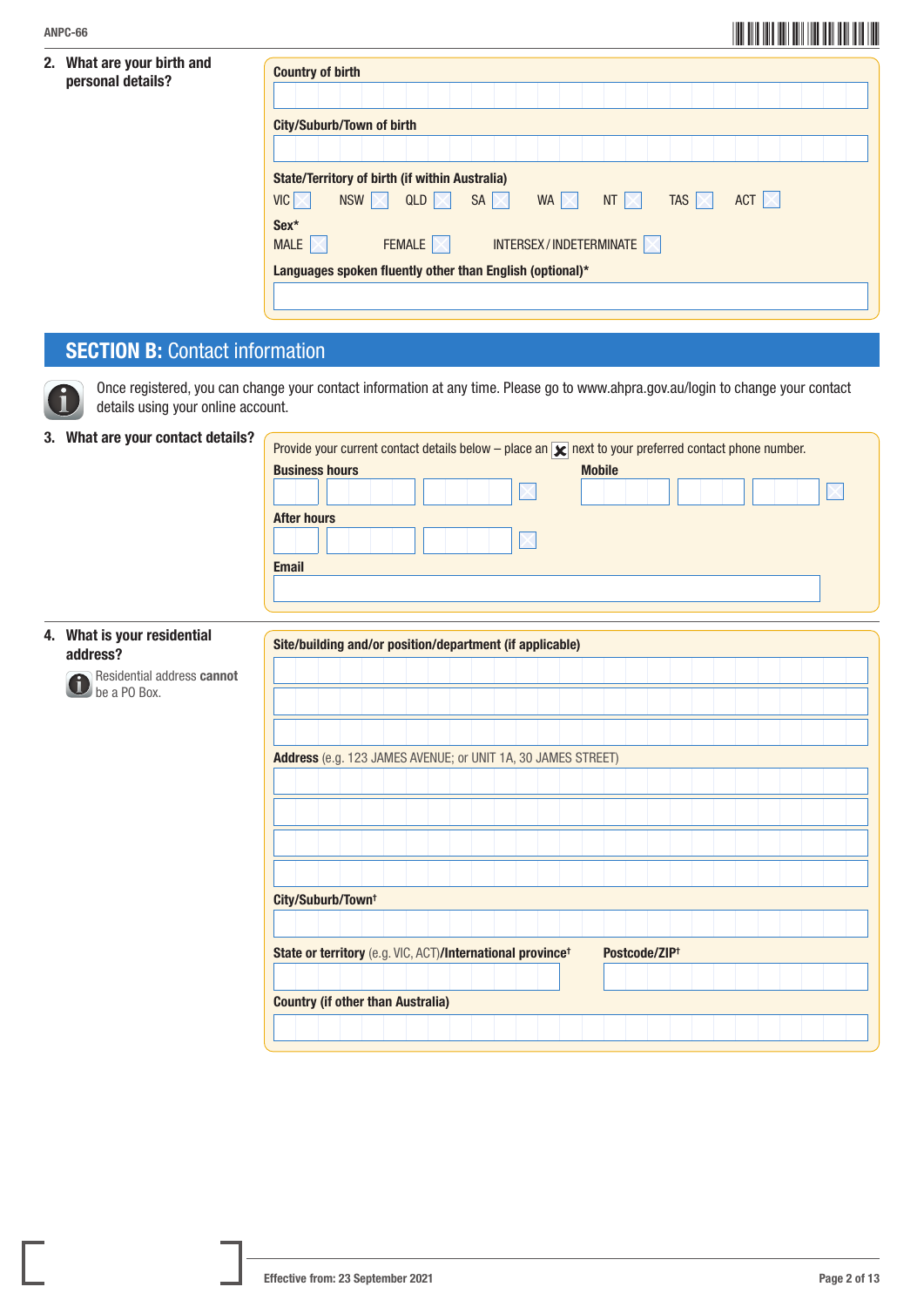\*ANPC-663\* ANPC-66 5. What is your mailing address? My residential address  $\boxtimes$  Your mailing address is used for postal correspondence Other *(Provide your mailing address below)* Site/building and/or position/department (if applicable) Address/PO Box (e.g. 123 JAMES AVENUE; or UNIT 1A, 30 JAMES STREET; or PO BOX 1234) City/Suburb/Town State or territory (e.g. VIC, ACT)/International province Postcode/ZIP Country (if other than Australia) 6. Have you previously held YES *Provide details below* NO **Y** You are not eligible to apply for non-practising registration general registration: • under the National Law, or *Select the board with which you held your most recent registration and provide the required details* • the equivalent registration ſ Physiotherapy Board of Australia under a corresponding Registration number prior act? P H Y

 $\boxtimes$  Australian state/territory board prior to the Physiotherapy Board of Australia

Start date Expiry date Expiry date

ACT NSW NT QLD SA TAS VIC WA

D | **/** | M | M | **/** | Y | Y | Y | Y | Y | D | D | **/** | M | M | **/** | Y | Y | Y | Y

State/Territory of registration

Registration number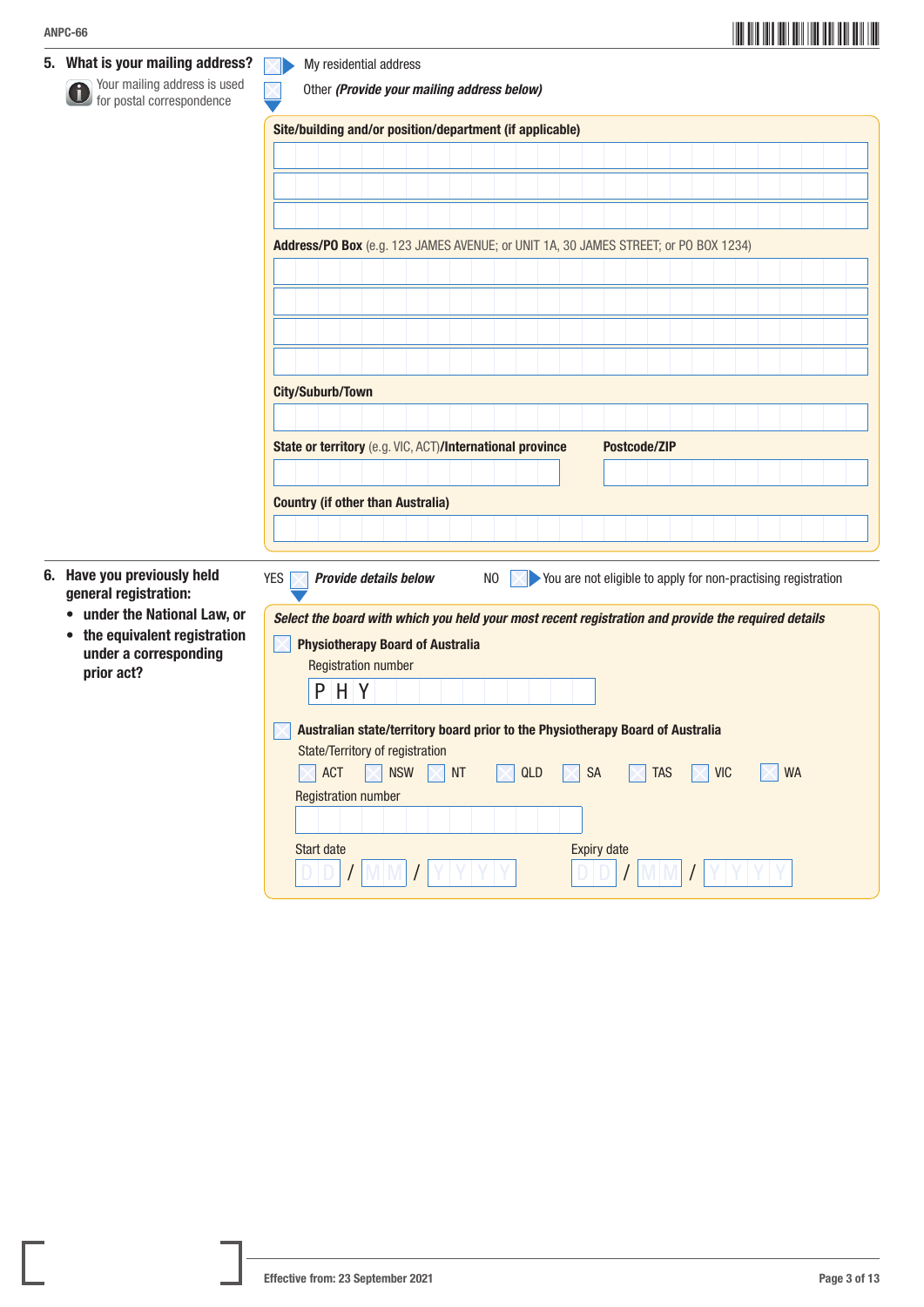### **SECTION C: Registration history**

#### 7. What is your health practitioner registration history?

 If you have been registered outside of Australia, the Board requires a Certificate of Registration Status or Certificate of Good Standing from every jurisdiction outside of Australia in which you are currently, or have previously been registered as a health practitioner during the past five years.

 Certificates must be dated within three months of your application being received by Ahpra.

|            | <b>Most recent registration</b> |                                                                                                     |       |  |  |  |  |  |
|------------|---------------------------------|-----------------------------------------------------------------------------------------------------|-------|--|--|--|--|--|
|            | State/Territory/Country         |                                                                                                     |       |  |  |  |  |  |
|            |                                 |                                                                                                     |       |  |  |  |  |  |
|            |                                 |                                                                                                     |       |  |  |  |  |  |
| Profession |                                 |                                                                                                     |       |  |  |  |  |  |
|            |                                 |                                                                                                     |       |  |  |  |  |  |
|            |                                 |                                                                                                     |       |  |  |  |  |  |
|            | Period of registration          |                                                                                                     |       |  |  |  |  |  |
|            |                                 |                                                                                                     | $t_0$ |  |  |  |  |  |
|            |                                 |                                                                                                     |       |  |  |  |  |  |
|            |                                 |                                                                                                     |       |  |  |  |  |  |
|            | <b>Additional registration</b>  |                                                                                                     |       |  |  |  |  |  |
|            | State/Territory/Country         |                                                                                                     |       |  |  |  |  |  |
|            |                                 |                                                                                                     |       |  |  |  |  |  |
|            |                                 |                                                                                                     |       |  |  |  |  |  |
| Profession |                                 |                                                                                                     |       |  |  |  |  |  |
|            |                                 |                                                                                                     |       |  |  |  |  |  |
|            |                                 |                                                                                                     |       |  |  |  |  |  |
|            | Period of registration          |                                                                                                     |       |  |  |  |  |  |
|            |                                 |                                                                                                     | to    |  |  |  |  |  |
|            |                                 |                                                                                                     |       |  |  |  |  |  |
|            |                                 |                                                                                                     |       |  |  |  |  |  |
|            |                                 | If you have been registered outside of Australia, you must arrange for original Certificates of     |       |  |  |  |  |  |
|            |                                 | Registration Status or Certificates of Good Standing to be forwarded directly from the registration |       |  |  |  |  |  |
|            |                                 | authority to your Ahpra state office.                                                               |       |  |  |  |  |  |
|            |                                 | Refer to www.ahpra.gov.au/About-Ahpra/Contact-Us for your Ahpra state office address.               |       |  |  |  |  |  |



Attach a separate sheet if your registration history does not fit in the space provided.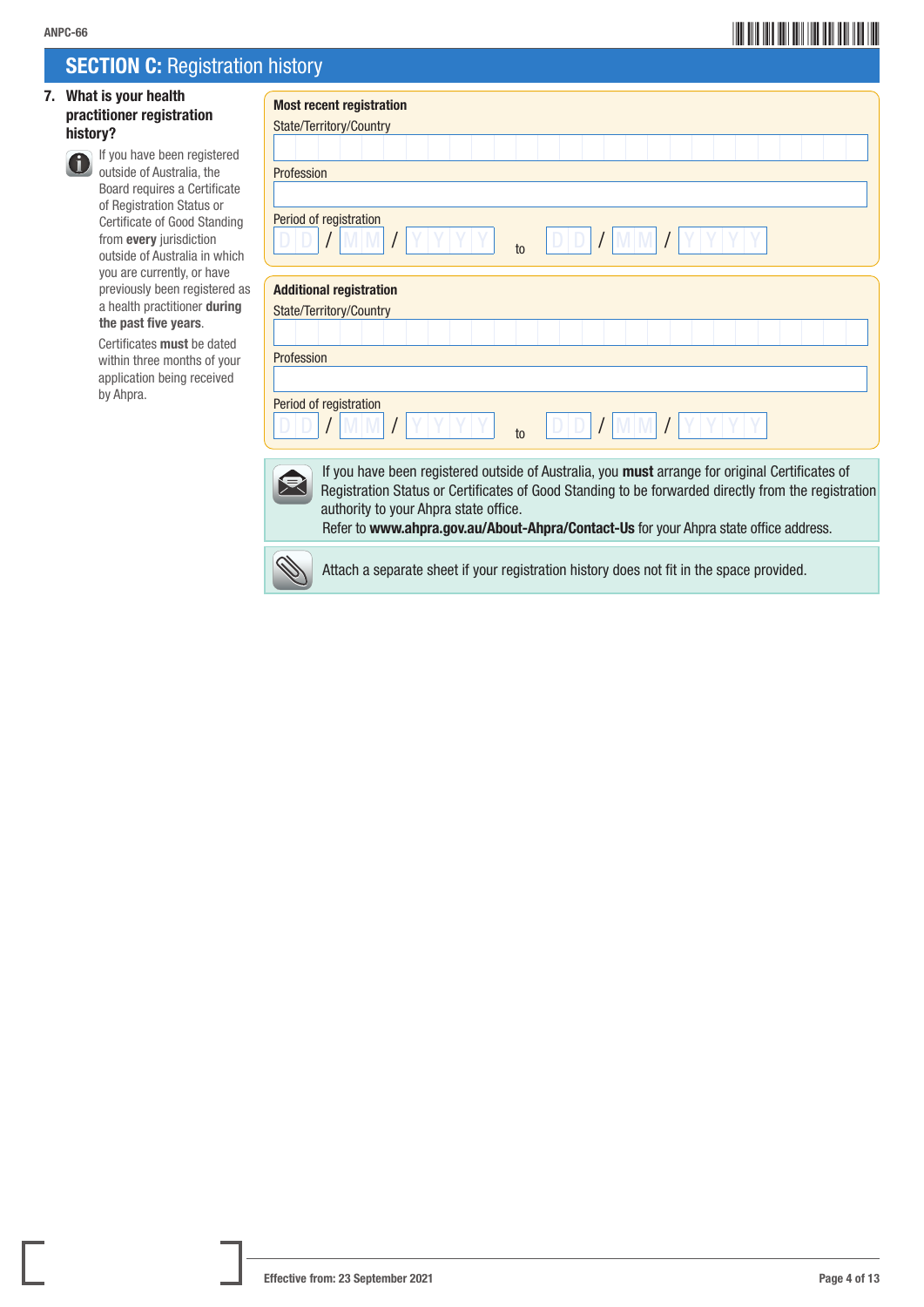### **SECTION D: Proof of identity**



You must provide proof of your identity with this application. Please refer to the *Proof of identity requirements* available at www.ahpra.gov.au/identity.

You must provide one document from each category A, B and C, and one document from category D if the document supplied for category B or C does not contain evidence of a current Australian residential address.

#### 8. Are you applying for registration from outside of Australia AND unable to provide evidence from each category?

If you are applying for registration from outside of Australia and are unable to provide evidence from each category, you will be required to meet the minimum identity requirements. Refer to www. ahpra.gov.au/identity for further information.

#### 9. Which documents from each category will you provide for proof of identity?

You must only use each document once.

The documents provided must meet the following criteria:

- At least one document must be in the applicant's current name.
- Your category B document must have a recent photo.
- All documents must be officially translated into English. Please refer to *Translating documents* at www.ahpra.gov.au/translate for further information.
- If using your passport, a certified copy of the identity information page (the photo page) must be provided.
- All documents must be true certified copies of the original. See *Certifying documents* in the *Information and definitions* section of this form for more information.



YES **NO Go to the next question** 

*Attachment required below – then go to Section C: Contact information*

You must attach a certified copy of a foreign passport (an EU card is not acceptable). Your certified copy must include:

- a certified copy of the identity information page (the photo page), and
- an official English translation of your passport (if your passport is in a language other than English). Please refer to *Translating documents* at www.ahpra.gov.au/translate for further information.

| <b>Choose proof of identity documents to submit:</b> (A document may only be used once for any category) |                                 |                                                                                                           |                                      |  |  |  |  |  |  |  |
|----------------------------------------------------------------------------------------------------------|---------------------------------|-----------------------------------------------------------------------------------------------------------|--------------------------------------|--|--|--|--|--|--|--|
| <b>Documents</b>                                                                                         | <b>Category used:</b><br>C<br>B | <b>Documents</b>                                                                                          | <b>Category used:</b><br>Α<br>B<br>C |  |  |  |  |  |  |  |
| Australian birth or adoption certificate                                                                 | NΔ                              | Australian financial institution account                                                                  | <b>NA</b><br><b>NA</b>               |  |  |  |  |  |  |  |
| Australian visa (Foreign passport must                                                                   | NΑ                              | Australian Medicare card                                                                                  | <b>NA</b><br><b>NA</b>               |  |  |  |  |  |  |  |
| be selected as evidence for Category B)                                                                  |                                 | Australian PAYG payment summary                                                                           | <b>NA</b><br><b>NA</b>               |  |  |  |  |  |  |  |
| <b>ImmiCard</b>                                                                                          | <b>NA</b>                       | Australian motor vehicle registration                                                                     | <b>NA</b><br><b>NA</b>               |  |  |  |  |  |  |  |
| Australian citizenship certificate                                                                       | <b>NA</b>                       | <b>Australian Taxation Assessment Notice</b>                                                              | <b>NA</b><br><b>NA</b>               |  |  |  |  |  |  |  |
| Australian passport                                                                                      |                                 | Australian insurance policy                                                                               | <b>NA</b><br><b>NA</b>               |  |  |  |  |  |  |  |
| Australian motor vehicle licence                                                                         | <b>NA</b>                       | Australian pension/healthcare card                                                                        | <b>NA</b><br><b>NA</b>               |  |  |  |  |  |  |  |
| Foreign passport                                                                                         | <b>NA</b>                       | <b>Category D documents</b>                                                                               |                                      |  |  |  |  |  |  |  |
| Australian Working with Children/<br><b>Vulnerable People Card</b>                                       | <b>NA</b>                       | A document from Category D is only required if your<br>Category B or C document does not provide evidence |                                      |  |  |  |  |  |  |  |
| Australian firearms or shooter's licence                                                                 | <b>NA</b>                       | of your residential address.                                                                              |                                      |  |  |  |  |  |  |  |
| Australian student ID card                                                                               | <b>NA</b>                       | I have used a Category B or C document that has                                                           |                                      |  |  |  |  |  |  |  |
| Intl. or foreign motor vehicle licence                                                                   | <b>NA</b>                       | my current residential address                                                                            |                                      |  |  |  |  |  |  |  |
| Australian proof of age card                                                                             | <b>NA</b>                       | Australian rate notice                                                                                    |                                      |  |  |  |  |  |  |  |
| Australian government benefits                                                                           | <b>NA</b><br><b>NA</b>          | Current Australian lease or tenancy agreement                                                             |                                      |  |  |  |  |  |  |  |
| Australian academic transcript                                                                           | <b>NA</b><br><b>NA</b>          | Australian utility account                                                                                |                                      |  |  |  |  |  |  |  |
| Australian registration certificate                                                                      | <b>NA</b><br><b>NA</b>          | Australian electoral enrolment card                                                                       |                                      |  |  |  |  |  |  |  |



You must attach a certified copy of all proof of identity documents that you have indicated above.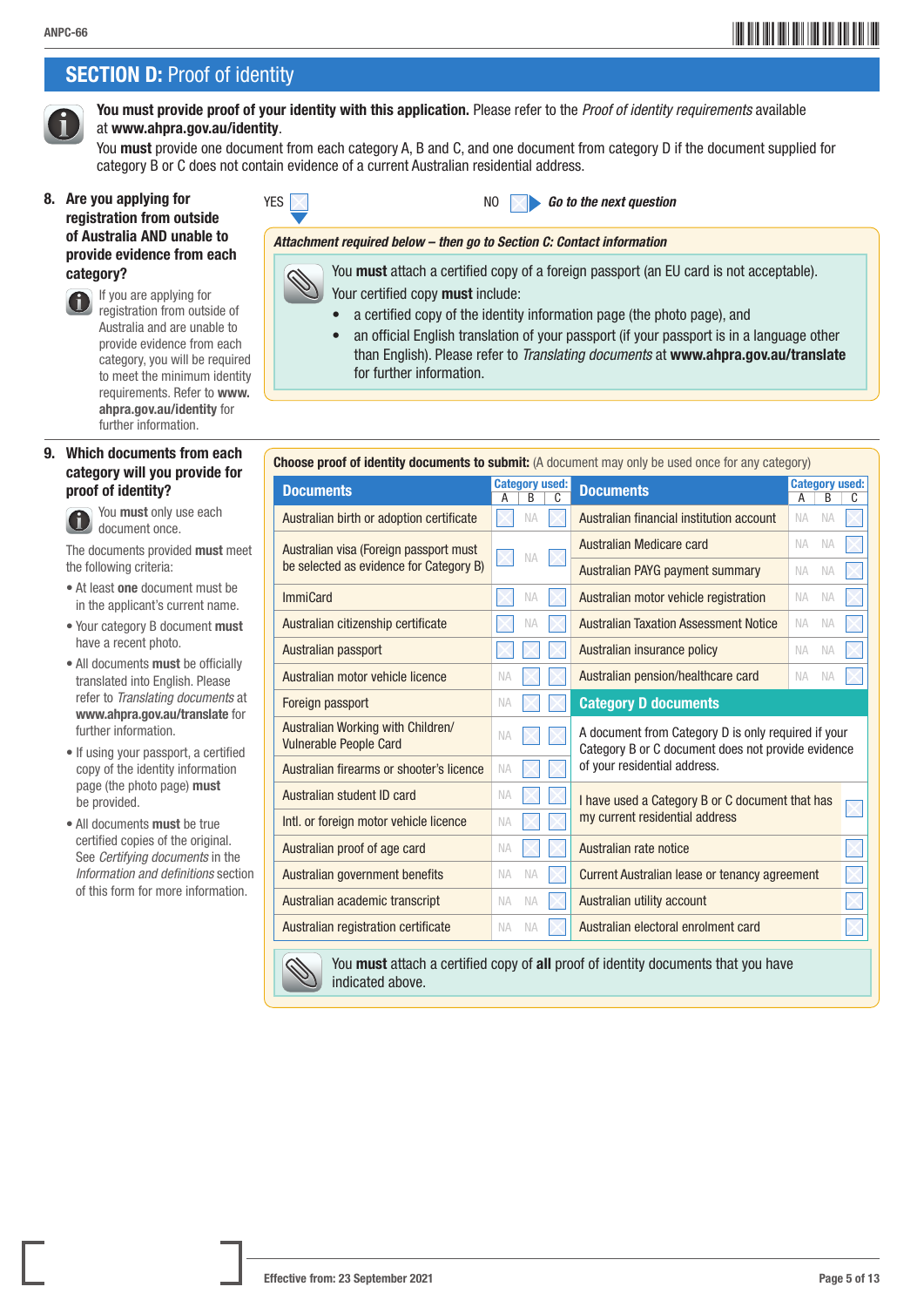## ANPC-66**6** AND RESERVE TO A RESERVE TO A RESERVE TO A RESERVE TO A RESERVE TO A RESERVE TO A RESERVE TO A RESERVE TO A RESERVE TO A RESERVE TO A RESERVE TO A RESERVE TO A RESERVE TO A RESERVE TO A RESERVE TO A RESERVE TO A

### **SECTION E:** Suitability statements

 Information required by the Board to assess your suitability for registration is detailed in the following questions. It is recommended that you provide as much information as possible to enable the Board to reach a timely and informed decision.

Please note that registration is dependent on suitability as defined in the National Law, and the requirements set out in the Board's registration standards. Refer to www.physiotherapyboard.gov.au/Registration-Standards for further information.

#### 10. Do you have any criminal history in Australia?

It is important that you have a clear understanding of the definition of criminal history. For more information, see *Criminal history* in the *Information and definitions* section of this form.





You must attach a signed and dated written statement with details of your criminal history in Australia and an explanation of the circumstances.

#### 11. Do you have any criminal history in one or more countries other than Australia?



 For more information, see *Criminal history* in the *Information and definitions* section of this form.

If you answer Yes to this question, you are required to obtain an international criminal history check (ICHC) from an approved vendor, who will provide a check reference number and ICHC reference page. For a list of approved vendors and further information about international criminal history checks, refer to www.ahpra.gov.au/ internationalcriminalhistory.

12. Are there any countries other than Australia in which you have lived, or been primarily based, for six consecutive months or longer, when aged 18 years or more?



 If you answer Yes to this question, you are required to obtain an international criminal history check (ICHC) from an approved vendor, who will provide a check reference number and ICHC reference page. For a list of approved vendors and further information about international criminal history checks, refer to www.ahpra.gov.au/ internationalcriminalhistory. NO *Go to the next question*

- YES *You are required to:*
	- *• obtain an international criminal history check from an approved vendor for each country and provide details below, and*
	- *• provide details of your criminal history in a signed and dated written statement.*

| <b>Country</b>                                                                                                                                                         | <b>Check reference number</b> |
|------------------------------------------------------------------------------------------------------------------------------------------------------------------------|-------------------------------|
|                                                                                                                                                                        |                               |
|                                                                                                                                                                        |                               |
|                                                                                                                                                                        |                               |
| You <b>must</b> attach a separate sheet if the list of overseas countries and corresponding check<br>reference number does not fit in the space provided.              |                               |
| You <b>must</b> attach the international criminal history check (ICHC) reference page provided by<br>the approved vendor.                                              |                               |
| You must attach a signed and dated written statement with details of your criminal history in<br>each of the countries listed and an explanation of the circumstances. |                               |

#### NO *Go to the next question*

YES *You are required to obtain an international criminal history check from an approved vendor for each country and provide details below*

| <b>Country</b> |                                                                                                                                                    | <b>Check reference number</b> |
|----------------|----------------------------------------------------------------------------------------------------------------------------------------------------|-------------------------------|
|                |                                                                                                                                                    |                               |
|                |                                                                                                                                                    |                               |
|                |                                                                                                                                                    |                               |
|                | You must attach a separate sheet if the list of overseas countries and corresponding check<br>reference number does not fit in the space provided. |                               |
|                | You must attach the international criminal history check (ICHC) reference page provided by                                                         |                               |

the approved vendor.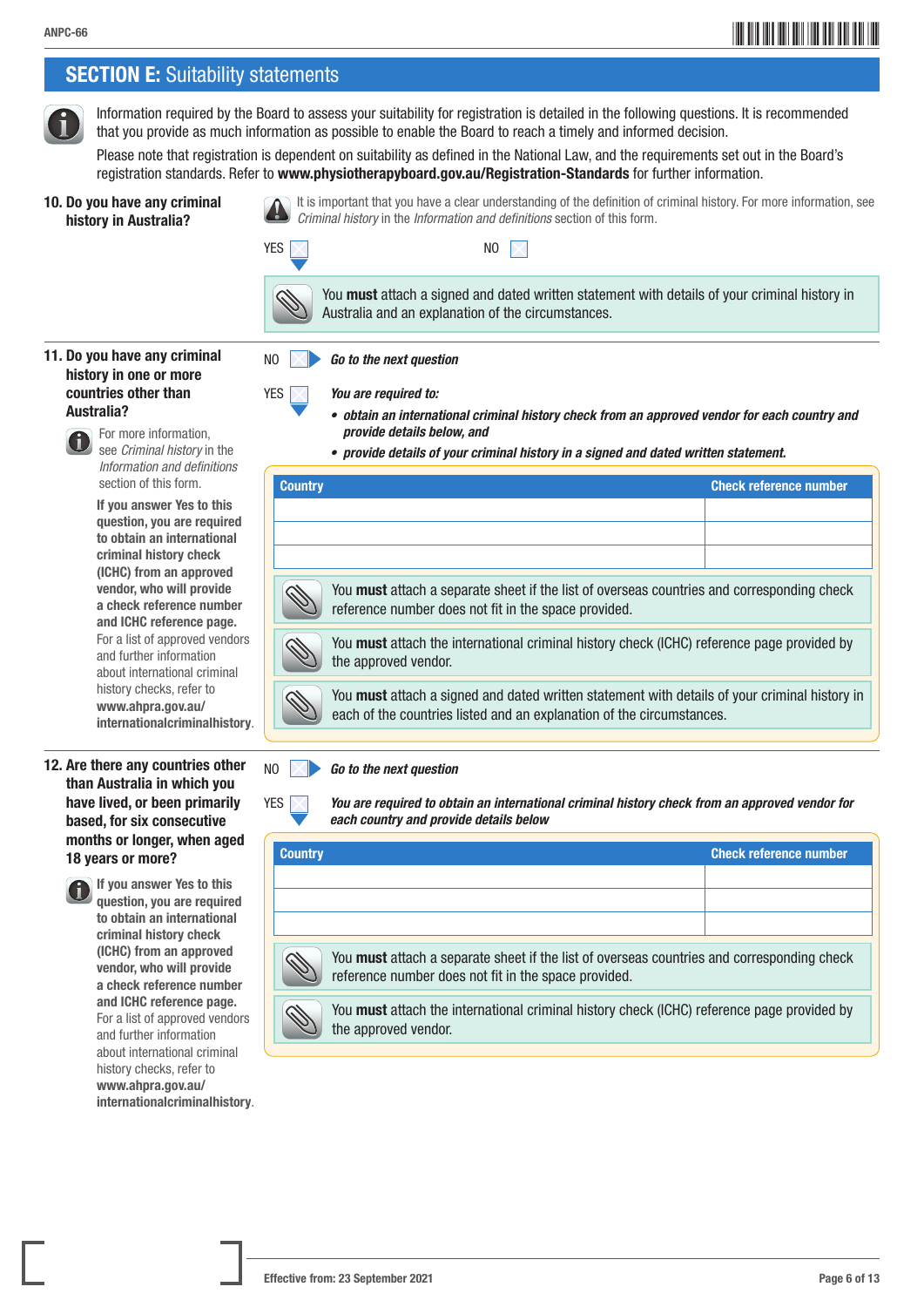or overseas, where those proceedings were not

finalised?

| ANPC-66                                                                                                                     |            |                                                                                                                                                                                                                                                                                                          |
|-----------------------------------------------------------------------------------------------------------------------------|------------|----------------------------------------------------------------------------------------------------------------------------------------------------------------------------------------------------------------------------------------------------------------------------------------------------------|
| 13. Is your registration in<br>any profession currently                                                                     | <b>YES</b> | N <sub>O</sub>                                                                                                                                                                                                                                                                                           |
| suspended or cancelled in<br><b>Australia (under the National</b><br>Law or a corresponding prior<br>Act) or overseas?      |            | You must attach to this application details of any registration suspension or cancellation.                                                                                                                                                                                                              |
| 14. Have you previously had your<br>registration cancelled, refused                                                         | <b>YES</b> | N <sub>0</sub>                                                                                                                                                                                                                                                                                           |
| or suspended in Australia<br>(under the National Law or a<br>corresponding prior Act) or<br>overseas?                       |            | You must attach to this application details of any cancellation, refusal or suspension.                                                                                                                                                                                                                  |
| 15. Has your registration ever<br>been subject to conditions,                                                               | <b>YES</b> | N <sub>0</sub>                                                                                                                                                                                                                                                                                           |
| undertakings or limitations in<br><b>Australia (under the National</b><br>Law or a corresponding prior<br>Act) or overseas? |            | You must attach to this application details of any conditions, undertakings or limitations.                                                                                                                                                                                                              |
| 16. Are you disqualified from<br>applying for registration,<br>or being registered, in any                                  | d          | Co-regulatory jurisdiction means a participating jurisdiction (of the National Law) in which the Act applying (the<br>National Law) declares that the jurisdiction is not participating in the health, performance and conduct process<br>provided by Divisions 3 to 12 of Part 8 (of the National Law). |
| profession in Australia<br>(under the National Law,                                                                         | <b>YES</b> | N <sub>0</sub>                                                                                                                                                                                                                                                                                           |
| a corresponding prior Act<br>or a law of a co-regulatory<br>jurisdiction), or overseas?                                     | Ó,         | You must attach to this application details of any disqualifications.                                                                                                                                                                                                                                    |
| 17. Have you been, or are you<br>currently, the subject of                                                                  | <b>YES</b> | N <sub>0</sub>                                                                                                                                                                                                                                                                                           |
| conduct, performance or<br>health proceedings whilst<br>registered under the National                                       |            | You must attach to this application details of any conduct, performance or health proceedings.                                                                                                                                                                                                           |
| Law, a corresponding prior<br>Act, or the law of another<br><b>iurisdiction in Australia</b>                                |            |                                                                                                                                                                                                                                                                                                          |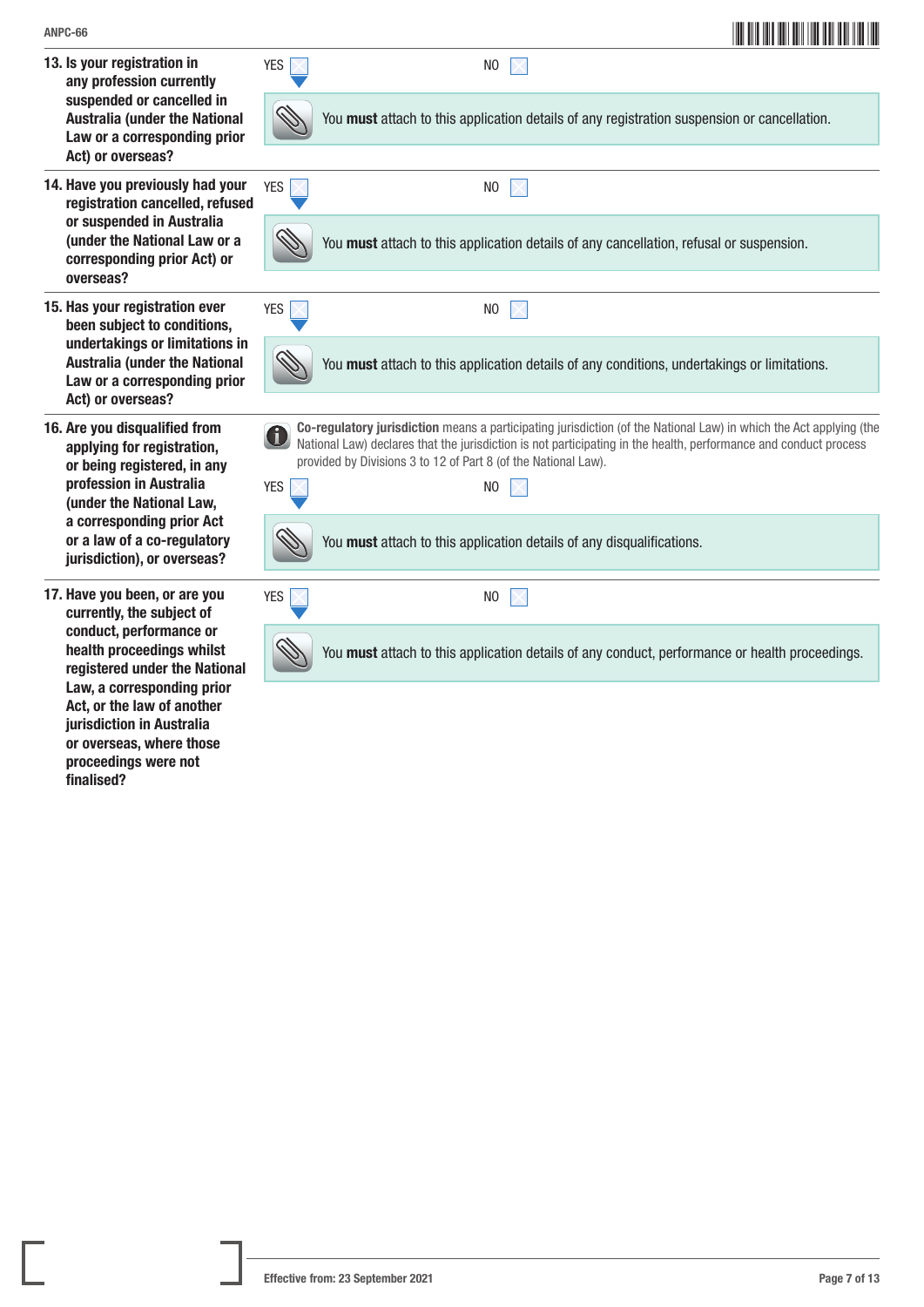### **SECTION F:** Obligations, consent and declaration



Before you sign and date this form, make sure that you have answered all of the relevant questions correctly and read the statements below. An incomplete form may delay processing and you may be asked to complete a new form. For more information, see the *Information and definitions*  section of this form.

### Obligations of registered health practitioners

The National Law pt 7 div 11 sub-div 3 establishes the legislative obligations of registered health practitioners. A contravention of these obligations, as detailed at points 1, 2, 4, 5, 6 or 8 below does not constitute an offence but may constitute behaviour for which health, conduct or performance action may be taken by the Board. Registered health practitioners are also obligated to meet the requirements of their Board as established in registration standards, codes and quidelines.

#### Continuing professional development

1. A registered health practitioner must undertake the continuing professional development required by an approved registration standard for the health profession in which the practitioner is registered.

#### Professional indemnity insurance arrangements

- 2. A registered health practitioner must not practise the health profession in which the practitioner is registered unless appropriate professional indemnity insurance arrangements are in force in relation to the practitioner's practice of the profession.
- 3. A National Board may, at any time by written notice, require a registered health practitioner registered by the Board to give the Board evidence of the appropriate professional indemnity insurance arrangements that are in force in relation to the practitioner's practice of the profession.
- 4. A registered health practitioner must not, without reasonable excuse, fail to comply with a written notice given to the practitioner under point 3 above.

#### Notice of certain events

- 5. A registered health practitioner must, within 7 days after becoming aware that a relevant event has occurred in relation to the practitioner, give the National Board that registered the practitioner written notice of the event. *Relevant event* means
	- a) the practitioner is charged, whether in a participating jurisdiction or elsewhere, with an offence punishable by 12 months imprisonment or more; or
	- b) the practitioner is convicted of or the subject of a finding of guilt for an offence, whether in a participating jurisdiction or elsewhere, punishable by imprisonment; or
	- c) appropriate professional indemnity insurance arrangements are no longer in place in relation to the practitioner's practice of the profession; or
	- d) the practitioner's right to practise at a hospital or another facility at which health services are provided is withdrawn or restricted because of the practitioner's conduct, professional performance or health; or
	- e) the practitioner's billing privileges are withdrawn or restricted under the *Human Services (Medicare) Act 1973* (Cth) because of the practitioner's conduct, professional performance or health; or
	- f) the practitioner's authority under a law of a State or Territory to administer, obtain, possess, prescribe, sell, supply or use a scheduled medicine or class of scheduled medicines is cancelled or restricted; or
	- g) a complaint is made about the practitioner to the following entities-(i) the chief executive officer under the *Human Services (Medicare) Act 1973* (Cth);
		- (ii) an entity performing functions under the *Health Insurance Act 1973*  (Cth);
		- (iii) the Secretary within the meaning of the *National Health Act 1953*   $(Cth)$ :
		- (iv) the Secretary to the Department in which the *Migration Act 1958* (Cth) is administered;
		- (v) another Commonwealth, State or Territory entity having functions relating to professional services provided by health practitioners or the regulation of health practitioners.
	- h) the practitioner's registration under the law of another country that provides for the registration of health practitioners is suspended or cancelled or made subject to a condition or another restriction.

#### Change in principal place of practice, address or name

- 6. A registered health practitioner must, within 30 days of any of the following changes happening, give the National Board that registered the practitioner written notice of the change and any evidence providing proof of the change required by the Board
	- a) a change in the practitioner's principal place of practice;
	- b) a change in the address provided by the registered health practitioner as the address the Board should use in corresponding with the practitioner;
	- c) a change in the practitioner's name.

#### Employer's details

- 7. A National Board may, at any time by written notice given to a health practitioner registered by the Board, ask the practitioner to give the Board the following information
	- a) information about whether the practitioner is employed by another entity;
	- b) if the practitioner is employed by another entity— (i) the name of the practitioner's employer; and
		- (ii) the address and other contact details of the practitioner's employer.
- 8. The registered health practitioner must not, without reasonable excuse, fail to comply with the notice.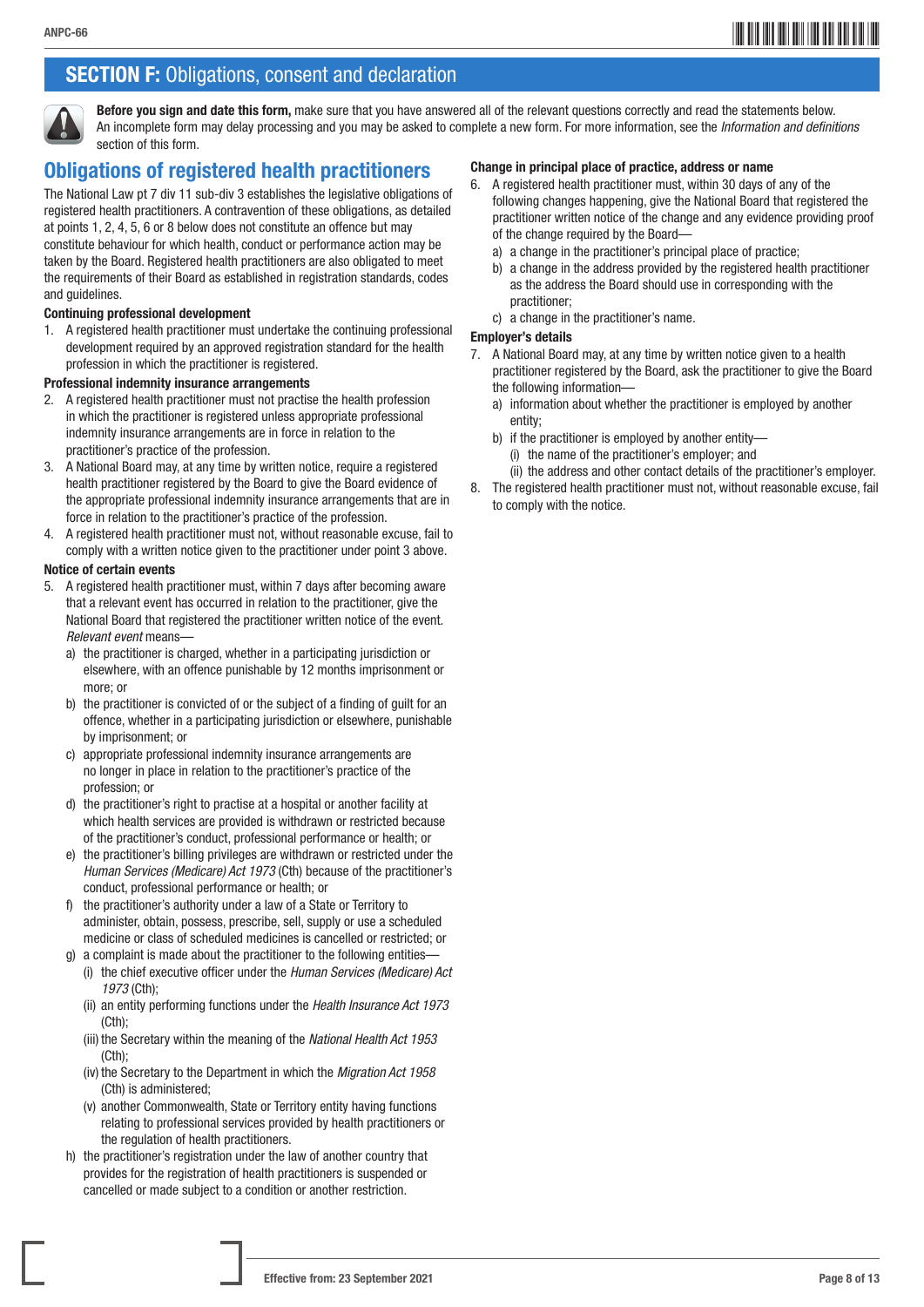### Consent to nationally coordinated criminal history check

I consent to Ahpra and the National Board, at any time during the next 12 months, obtaining a written report about my criminal history through a nationally coordinated criminal history check. I acknowledge that:

- Ahpra and the National Boards may obtain a written report about my criminal history at any time during the next 12 months
- a complete criminal history, including resolved and unresolved charges, spent convictions, and findings of guilt for which no conviction was recorded, will be released to Ahpra and the National Board
- my personal information currently held by Ahpra and from this form will be provided to the Australian Criminal Intelligence Commission (ACIC) and Australian police agencies for the purpose of conducting a nationally coordinated criminal history check, including all names under which I am or have been known
- my personal information may be used by police for general law enforcement purposes, including those purposes set out in the Australian Crime Commission Act 2002 (Cth)
- my identity information provided with this application will be enrolled with Ahpra and used by Ahpra and the National Board when obtaining a written report about my criminal history at any time during the next 12 months
- if I have not provided any identity information with this application. and Ahpra needs to obtain a written report about by criminal history at any time during the next 12 months, I will provide the required identity information when requested by Ahpra
- Ahpra may validate documents in support of this application, or that I provide when requested at any time during the next 12 months, as evidence of my identity at any time during the next 12 months
- if and when this application for renewal of registration is granted, Ahpra may obtain a written report about my criminal history at any time during the next 12 months for the purpose of:

a) checking a statement made by me in this application for renewal, b) an audit carried out by the National Board,

c) assessing my ongoing suitability to hold health practitioner registration, including if a complaint is made about me to Ahpra, or

d) considering an application made by me about my health practitioner registration, and

• I may dispute the result of the nationally coordinated criminal history check by contacting Ahpra in the first instance.

### **Declaration**

#### I declare that:

- the statements made, and any documents provided, in support of this application are true and correct, and
- I am the person named in this application and in any documents provided.

I make this declaration in the knowledge that a false declaration amounts to a contravention of the National Law and may lead to refusal of registration or health, conduct or performance action under the National Law.

I confirm that if I advertise any of my services or my business, the advertising\* complies with section 133 of the National Law and the National Board's Adverting Guidelines as it:

- Is not false, misleading or deceptive or likely to be misleading or deceptive
- does not offer a gift, discount or other inducement without stating the terms and conditions of the offer
- does not use testimonials or purported testimonials about the service or business
- does not create an unreasonable expectation of beneficial treatment, and
- does not directly or indirectly encourage the indiscriminate or unnecessary use of my services.

\*For information about advertising obligations please see the advertising resources page on:

#### <https://www.ahpra.gov.au/Publications/Advertising-hub.aspx>

#### I acknowledge that:

- the National Board may validate documents provided in support of this application as evidence of my identity
- failure to complete all relevant sections of this application for renewal of registration and to enclose all supporting documentation may result in this application not being accepted
- notices required under the National Law and other correspondence relating to my application for renewal of registration will be sent to me electronically to me via my nominated email address
- Ahpra uses overseas cloud service providers to hold, process, and maintain personal information where this is reasonably necessary to enable Ahpra to perform its functions under the National Law. These providers include Salesforce, whose operations are located in Japan and the United States of America.

I undertake to comply with the all relevant legislation and National Board registration standards, codes and guidelines.

I understand that personal information that I provide may be given to a third party for regulatory purposes, as authorised or required by the National Law.

| Signature of applicant |
|------------------------|
| 51GN<br>. HE           |
| Name of applicant      |
|                        |
| Date                   |
| $M$ $M$                |

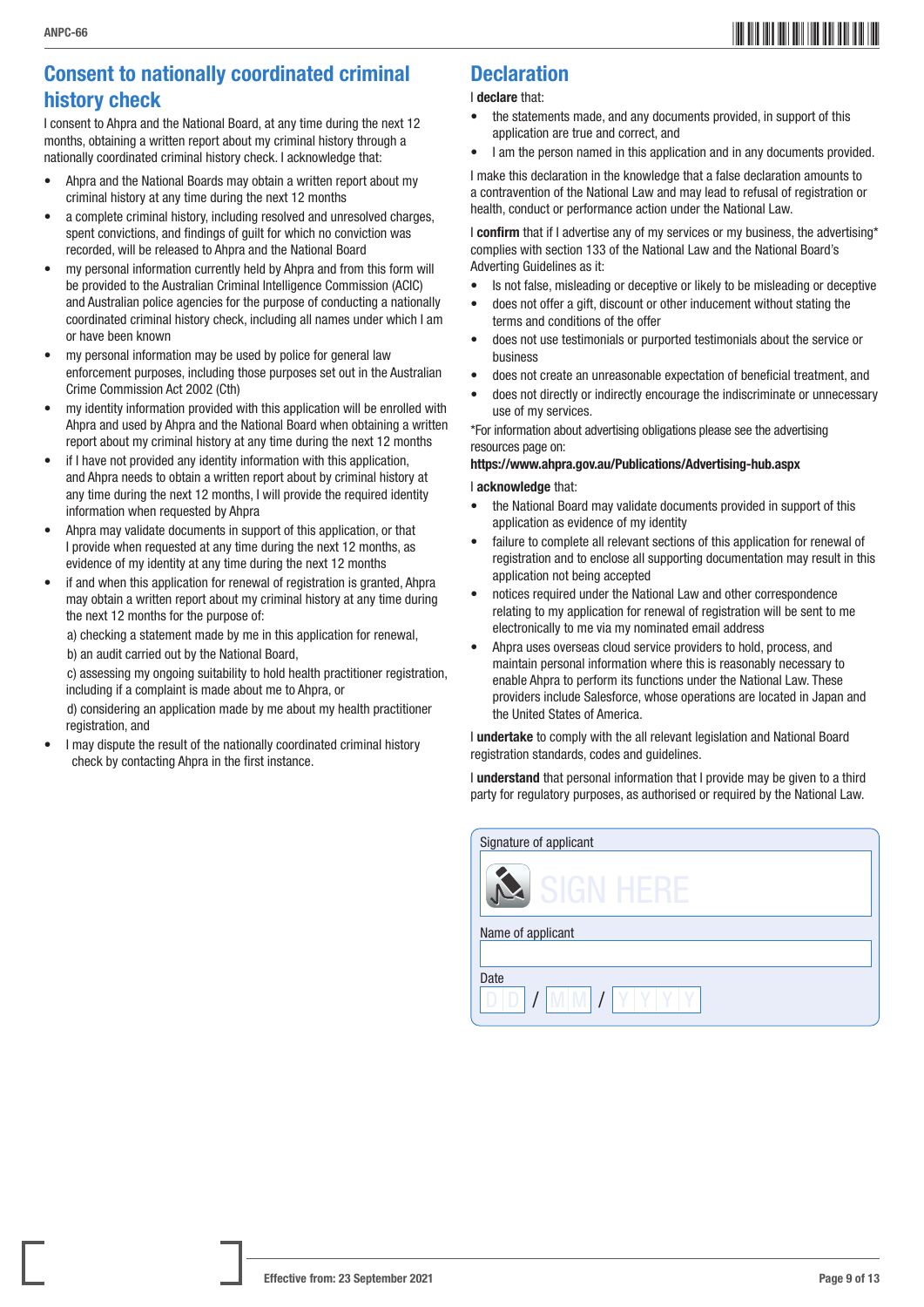*This page has been intentionally left blank.*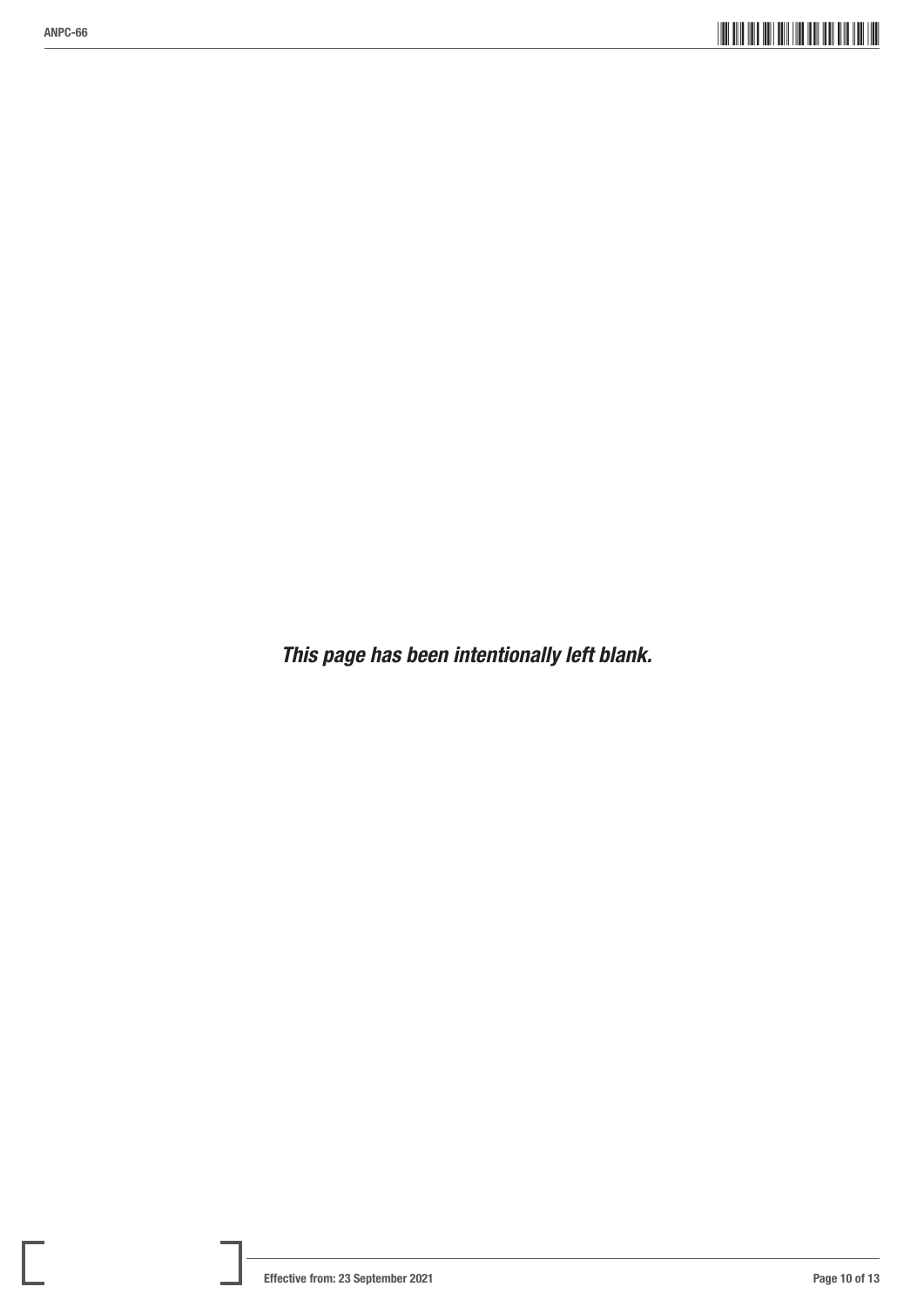## \*ANPC-6611\* ANPC-66

### **SECTION G: Registration period**

#### Registration period

The annual registration period for the physiotherapy profession is from 1 December to 30 November. If your application is made between 1 October and 30 November this year, you will be registered until 30 November next year.

On the date below, or the date of the Board's approval, whichever is the latter

On the date of the Board's approval

 $D |D|$  /  $M |M|$  /  $|Y|Y|Y|Y$ 

Commencement date

#### 18. If this application is approved, when would you like your non-practising registration to begin?

Non-practising registration expires at the end of the registration period.

### **SECTION H: Payment**

#### Your required payment is detailed below:



#### Credit/Debit card payment slip – please fill out

| Amount payable<br>$\boldsymbol{\mathcal{S}}$<br>Visa or Mastercard number<br><b>Expiry date</b> | Name on card<br>Cardholder's signature<br><b>SIGN HERE</b> |
|-------------------------------------------------------------------------------------------------|------------------------------------------------------------|
| Effective from: 23 September 2021                                                               | Page 11 of 13                                              |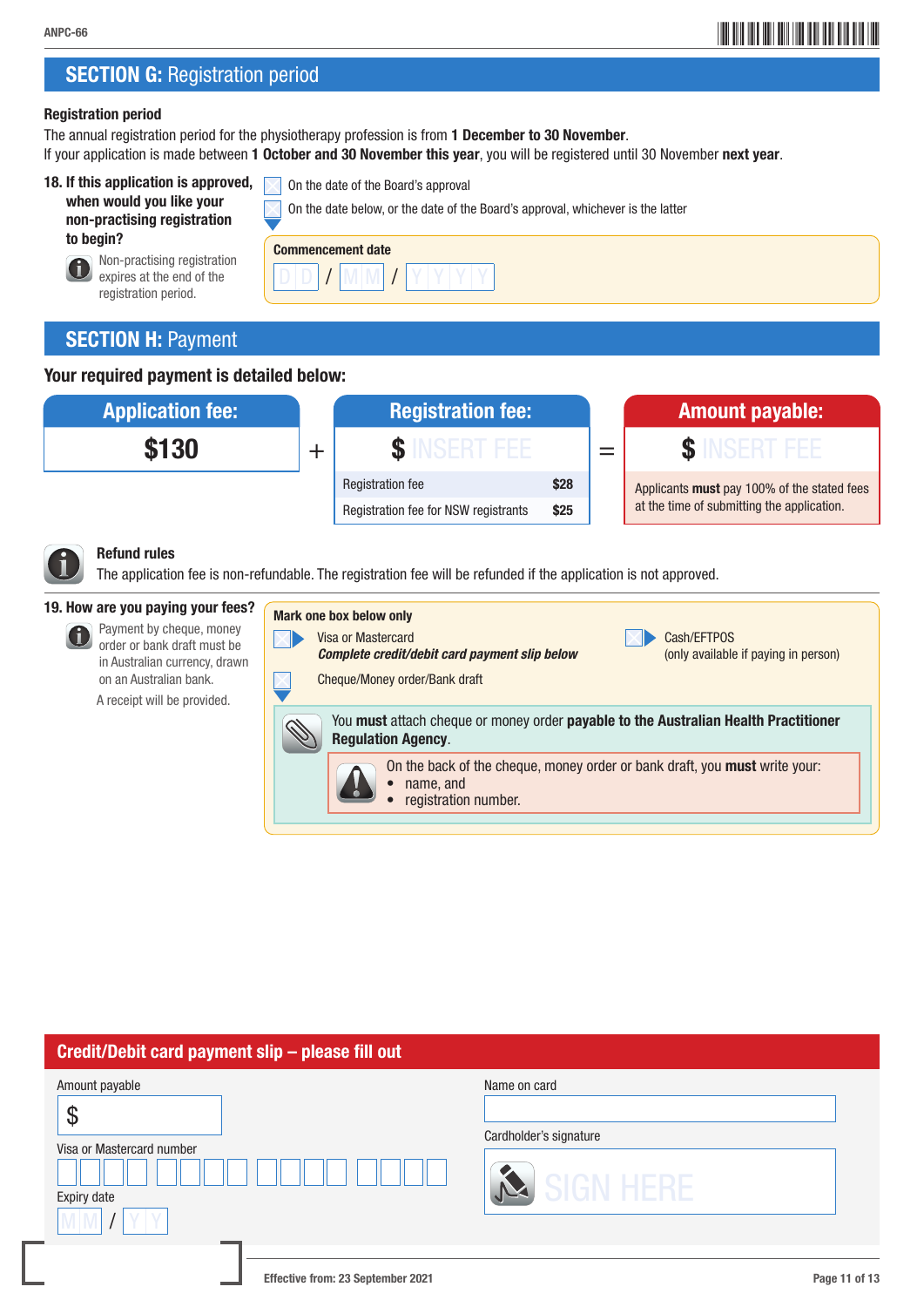## ANPC-66**22 AND CASES AND LONG AND LONG AND LONG AND LONG AND LONG AND LONG AND LONG AND LONG AND LONG AND LONG AND LONG AND LONG AND LONG AND LONG AND LONG AND LONG AND LONG AND LONG AND LONG AND LONG AND LONG AND LONG AND**

## **SECTION I: Checklist**

#### Have the following items been attached or arranged, if required?

| <b>Additional documentation</b> |                                                                                                                                                       | <b>Attached</b> |
|---------------------------------|-------------------------------------------------------------------------------------------------------------------------------------------------------|-----------------|
| <b>Question 1</b>               | Evidence of a change of name                                                                                                                          |                 |
| <b>Ouestion 7</b>               | Certificate of Registration Status or Certificate of Good Standing has been requested from relevant authority                                         |                 |
| <b>Question 7</b>               | A separate sheet with additional registration details                                                                                                 |                 |
| <b>Ouestion 8</b>               | A certified copy of a foreign passport                                                                                                                |                 |
| <b>Ouestion 9</b>               | Certified copies of all documents that provide sufficient evidence of your identity                                                                   |                 |
| <b>Question 10</b>              | A signed and dated written statement with details of any change to your criminal history in Australia and an explanation of the<br>circumstances      |                 |
| <b>Question 11</b>              | A separate sheet of additional overseas countries with criminal history and corresponding ICHC reference number                                       |                 |
| <b>Question 11</b>              | A signed and dated written statement with details of your criminal history in each of the countries listed and an explanation of<br>the circumstances |                 |
| <b>Ouestions</b><br>11 & 12     | ICHC reference page provided by the approved vendor                                                                                                   |                 |
| <b>Question 12</b>              | A separate sheet of additional overseas countries lived in and corresponding ICHC reference number                                                    |                 |
| <b>Question 13</b>              | A separate sheet with your current suspension or cancellation details                                                                                 |                 |
| <b>Question 14</b>              | A separate sheet with your previous cancellation, refusal or suspension details                                                                       |                 |
| <b>Question 15</b>              | A separate sheet with your conditions, undertakings or limitation details                                                                             |                 |
| <b>Question 16</b>              | A separate sheet with your disqualification details                                                                                                   |                 |
| <b>Question 17</b>              | A separate sheet with your conduct, performance or health proceedings                                                                                 |                 |
| <b>Payment</b>                  |                                                                                                                                                       |                 |
|                                 | Application fee                                                                                                                                       |                 |
|                                 | <b>Registration fee</b>                                                                                                                               |                 |
|                                 | If paying by cheque/money order/bank draft, your name and registration number are written on the back                                                 |                 |

Please submit this form with payment and required attachments to:

| <b>AD</b> | The fastest way to submit this form and any supporting documents is online at www.ahpra.gov.au/<br>registration/online-upload. If you wish to submit via post, please post this form with payment and<br>required attachments to: |                                         |                                                                                          |                                   |
|-----------|-----------------------------------------------------------------------------------------------------------------------------------------------------------------------------------------------------------------------------------|-----------------------------------------|------------------------------------------------------------------------------------------|-----------------------------------|
|           | <b>Ahpra</b><br><b>GPO Box 9958</b><br>IN YOUR CAPITAL CITY (refer below)                                                                                                                                                         |                                         | You may contact Ahpra on 1300 419 495 or you<br>can lodge an enquiry at www.ahpra.gov.au |                                   |
|           | Adelaide SA 5001<br>Hobart TAS 7001                                                                                                                                                                                               | Brisbane QLD 4001<br>Melbourne VIC 3001 | Canberra ACT 2601<br>Perth WA 6001                                                       | Darwin NT 0801<br>Sydney NSW 2001 |